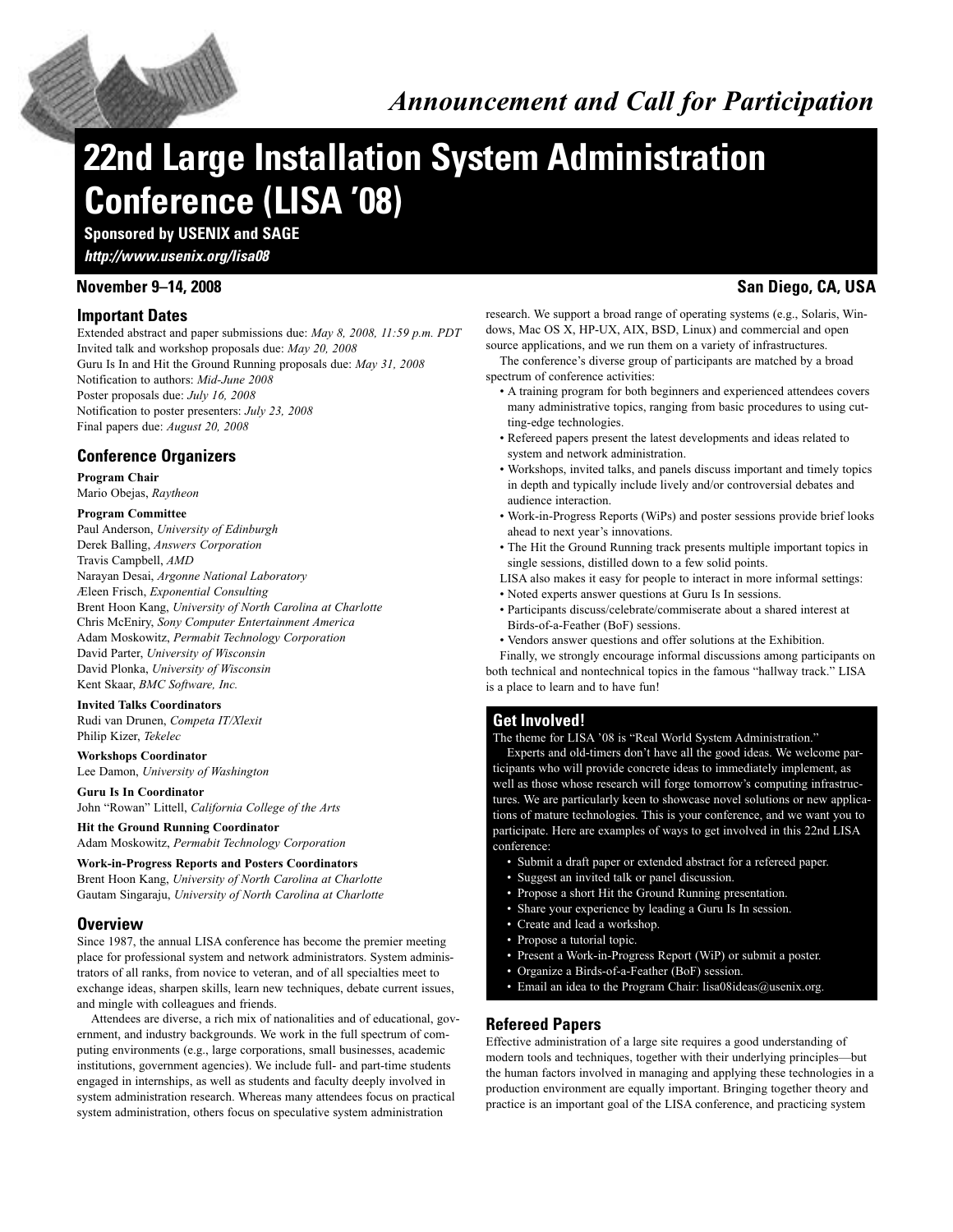administrators, as well as academic researchers, all have valuable contributions to make. A selection of possible topics for refereed papers appears in a separate section below, but submissions are welcome on any aspect of system administration, from the underlying theory of a new configuration technique to a case study on the management of a successful site merger.

Whatever the topic, it is most important that papers present results in the context of current practice and previous work: they should provide references to related work and make specific comparisons where appropriate. The crucial component is that your paper present something new or timely; for instance, something that was not previously available, or something that had not previously been published. Careful searching for publications on a similar theme will help to identify any possible duplication and provide pointers to related work; the USENIX site contains most previous LISA conference proceedings, which may provide a starting point when searching for related publications: http://www.usenix.org/events/byname/lisa.html.

Cash prizes will be awarded at the conference for the best refereed paper as well as for the best refereed paper for which a student is the lead author; a special announcement will also be made about these two papers.

#### **Proposal and Submission Details**

Anyone who would like help in writing a proposal should contact the program chair at lisa08chair@usenix.org. The conference organizers are keen to make sure that good work gets published, and we are happy to help at any stage in the process.

Proposals may be submitted as draft papers or extended abstracts.

- **Draft papers:** This is the preferred format. A draft paper proposal is limited to 16 pages, including diagrams, figures, references, and appendices. It should be a complete or near-complete paper, so that the Program Committee has the best possible understanding of your ideas and presentation.
- **Extended abstracts:** An extended abstract proposal should be about 5 pages long (at least 500 words, not counting figures and references) and should include a brief outline of the final paper. The form of the full paper must be clear from your abstract. The Program Committee will be attempting to judge the quality of the final paper from your abstract. This is harder to do with extended abstracts than with the preferred form, draft papers, so your abstract must be as helpful as possible in this process to be considered for acceptance.

Paper authors are also invited to submit posters, as outlined below, to accompany their presentations; these provide an overview of the work and a focal point for delegates to meet with the author.

General submission rules:

- All submissions must be electronic, in ASCII or PDF format only. Proposals must be submitted using the Web form located on the LISA '08 Call for Papers Web site, http://www.usenix.org/lisa08/cfp.
- Submissions should include a list of appropriate topic keywords or tags above the body text of the draft paper or extended abstract. For example: Tags: security, research, IPv6

Suggested tags include security, research, case study, backups, configuration management, database, Web, printing, filesystem, authentication, and VMs. Authors may include additional tags as well.

- Submissions whose main purpose is to promote a commercial product or service will not be accepted.
- Submissions may be submitted only by the author of the paper. No third-party submissions will be accepted.
- All accepted papers must be presented at the LISA conference by at least one author. One author per paper will receive a registration discount of \$200. USENIX will offer a complimentary registration for the technical program upon request.
- Authors of an accepted paper must provide a final paper for publication in the conference proceedings. Final papers are limited to 16 pages, including diagrams, figures, references, and appendices. Complete instructions will be sent to the authors of accepted papers. To aid authors in creating a paper suitable for LISA's audience, authors of accepted proposals will be assigned one or more shepherds to help with the process of completing the paper. The shepherds will read one or more intermediate drafts and provide comments before the authors complete the final draft.
- Simultaneous submission of the same work to multiple venues, submission of previously published work, and plagiarism constitute dishonesty

or fraud. USENIX, like other scientific and technical conferences and journals, prohibits these practices and may, on the recommendation of a program chair, take action against authors who have committed them. In some cases, to ensure the integrity of papers under consideration, program committees may share information about submitted papers with other conference chairs and journal editors. If a violation of these principles is found, sanctions may include, but are not limited to, barring the authors from submitting to or participating in USENIX conferences for a set period, contacting the authors' institutions, and publicizing the details of the case. Authors uncertain whether their submission meets USENIX's guidelines should contact the program chair, lisa08chair  $@$ usenix.org, or the USENIX office, submissionspolicy $@$ usenix.org.

• Papers accompanied by nondisclosure agreement forms will not be considered. All submissions will be treated as confidential prior to publication in the Proceedings.

For administrative reasons, every submission must list:

- 1. Paper title, and names, affiliations, and email addresses of all authors. Indicate each author who is a full-time student.
- 2. The author who will be the contact for the Program Committee. Include his/her name, affiliation, paper mail address, daytime and evening phone numbers, email address, and fax number (as applicable).

For more information, please consult the detailed author guidelines at http://www.usenix.org/events/lisa08/cfp/guidelines.html. **Paper and extended abstract submissions are due by 11:59 p.m. PDT on May 8, 2008.** Authors will be notified by mid-June whether their papers have been accepted.

#### **Training Program**

LISA offers state-of-the-art tutorials from top experts in their fields. Topics cover every level from introductory to highly advanced. You can choose from over 50 full- and half-day tutorials ranging from Linux-HA, through performance tuning, Solaris, Windows, Perl, Samba, network troubleshooting, security, network services, filesystems, backups, Sendmail, spam, and legal issues, to professional development.

To provide the best possible tutorial offerings, USENIX continually solicits proposals and ideas for new tutorials, especially on subjects not yet covered. If you are interested in presenting a tutorial or have an idea for a tutorial you would like to see offered, please contact the Education Director, Daniel V. Klein, at tutorials@usenix.org.

#### **Invited Talks**

An invited talk discusses a topic of general interest to attendees. Unlike a refereed paper, this topic need not be new or unique but should be timely and relevant or perhaps entertaining. A list of suggested topics is available in a separate section below. An ideal invited talk is approachable and possibly controversial. The material should be understandable by beginners, but the conclusions may be disagreed with by experts. Invited talks should be 60–70 minutes long, and speakers should plan to take 20–30 minutes of questions from the audience.

Invited talk proposals should be accompanied by an abstract of less than one page in length describing the content of the talk. You can also propose a panel discussion topic. It is most helpful to us if you suggest potential panelists. Proposals of a business development or marketing nature are not appropriate. Speakers must submit their own proposals; third-party submissions, even if authorized, will be rejected.

Please email your proposal to lisa08it@usenix.org. **Invited talk proposals are due May 20, 2008.**

#### **The Guru Is In**

Everyone is invited to bring perplexing technical questions to the experts at LISA's unique Guru Is In sessions. These informal gatherings are organized around a single technical area or topic. Email suggestions for Guru Is In sessions or your offer to be a Guru to lisa08guru@usenix.org. **Guru Is In proposals are due May 31, 2008.**

#### **Hit the Ground Running**

This track consists of five high-speed presentations packed into each 90 minute session. The presentations are intended to give attendees a "brain dump" on a new technology, new features in an existing protocol or service,